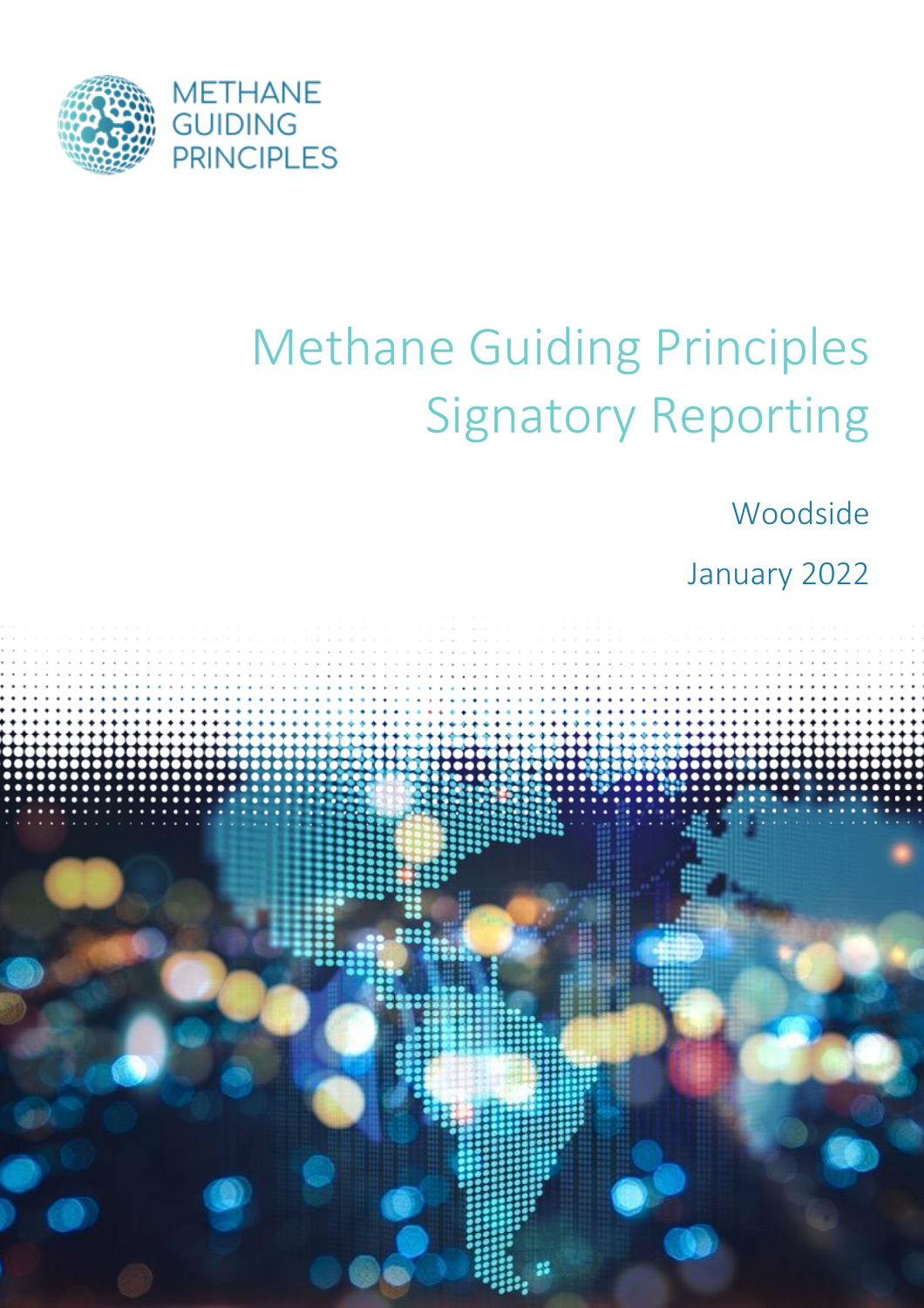

COMPANY: **Woodside Energy Ltd**

YEAR OF JOINING METHANE GUIDING PRINCIPLES: **2018**

SENIOR REPRESENTATIVE: **Dr Tom Ridsdill-Smith, SVP Climate**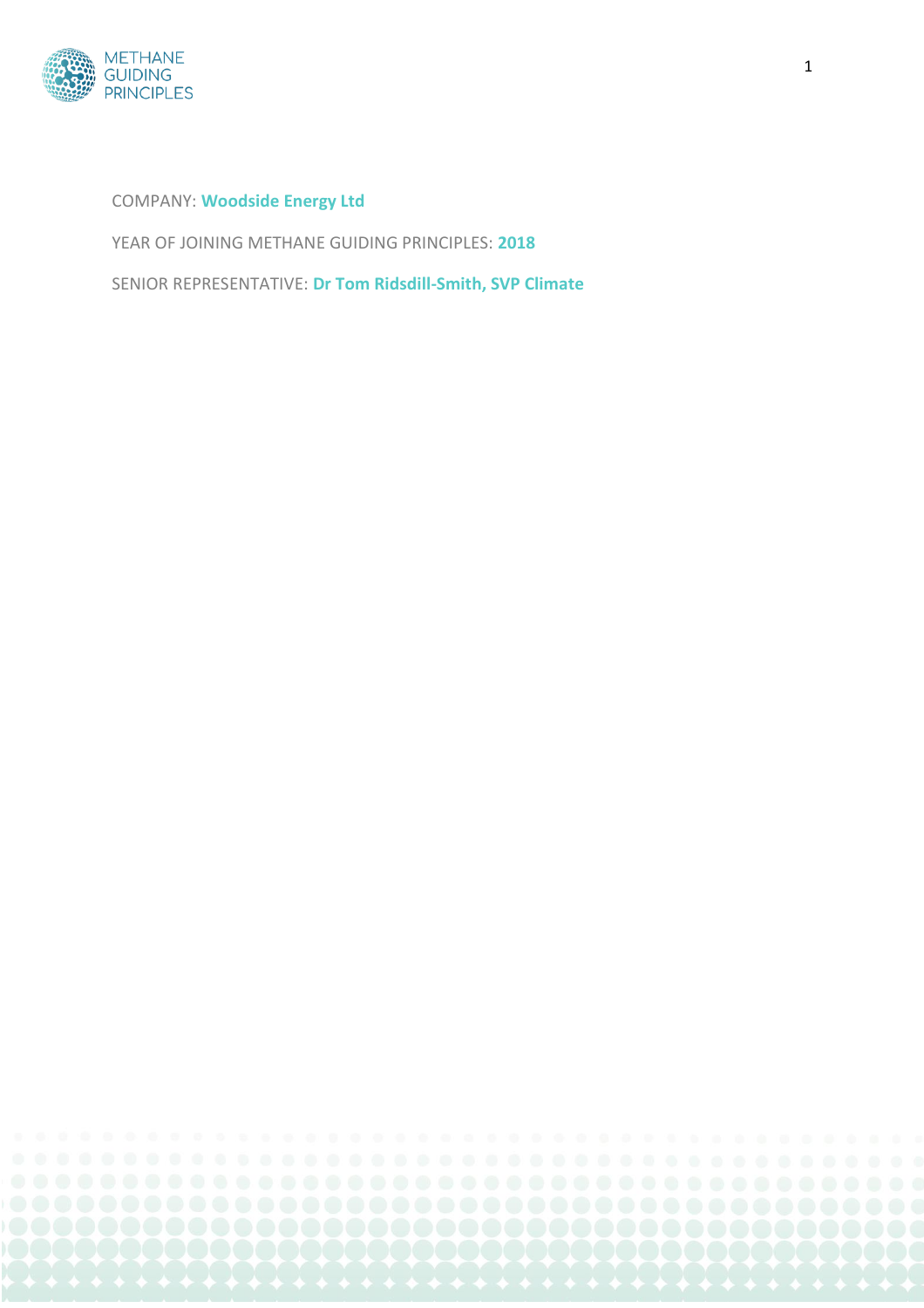

### **Principle One:**

#### Continually reduce methane emissions

- Please state what specific activities or projects your company has undertaken to reduce methane emissions. Please refer to the previous year's annual MGP reporting where applicable to refer to intended activity. Link to sustainability report where relevant to provide further detail.
- Describe how the reduction was achieved including description of the asset type, technology type, timeframe. What was the end result?
- Provide data to support your description e.g. the actual amount of emissions reduction achieved, or the reduction in methane intensity.

| We will continue to utilise our<br>During 2021, we continued to utilise our internal opportunity<br>management processes to prioritise methane reduction projects. This<br>internal opportunity management<br>prioritisation was enhanced by formalising the use of a 20-year methane<br>processes to prioritise methane<br>Global Warming Potential in commercial evaluation tools and processes<br>reduction projects across our<br>to increase the impact of internal carbon pricing for methane venting<br>operated facilities. In 2022<br>activities will focus on:<br>activities, making methane reduction capital projects more attractive.<br>During 2021 activities completed include:<br>• Designing out opportunities<br>associated with priority methane<br>· Designed-out opportunities associated with seal oil venting and flaring<br>emissions sources on operating<br>including:<br>assets, as well as future<br>Design improvement to replace buckling pin relief valves with<br>$\bullet$<br>development opportunities.<br>bursting disc on Pluto flare systems.<br>• Building on existing approach<br>Rerouting compressor seal gas from Pluto end flash gas<br>$\bullet$<br>for leak detection and repair<br>compressor from vent to flare (saving 2400tCO2-e per annum).<br>strategy that can be embedded in<br>Finalising installation of vapour recovery units on LNG1<br>base business processes.<br>compressor seal oil systems at Karratha Gas Plant<br>Progressed Assess phase study work to address Boil off gas<br>$\bullet$<br>• Further quantification of priority<br>compressor seal gas emissions at Karratha Gas Plant.<br>methane emission sources such<br>as passing vent valves.<br>• Procurement of handheld ultrasonic leak detection tools to support<br>· Delivery of methane reduction<br>identification of fugitive leaks<br>through operational excellence.<br>· Delivered methane reduction through operational excellence,<br>examples including:<br>Finding alternative pathway to flare rather than vent as per<br>$\bullet$<br>design during depressurisation of Gas Feed Header for<br>turnaround works.<br>Acid Gas Removal Unit process optimisation trial to reduce co-<br>$\bullet$<br>absorption of methane.<br>Reduction of fugitive emissions at facilities through excellence<br>$\bullet$<br>in operator craft.<br>· Included methane as 'check box' on SAFE (See, Assess, Fix, Encourage) | cards to support operational 'find and fix' behaviours. | 2021 completed activity | 2022 intended activity |
|--------------------------------------------------------------------------------------------------------------------------------------------------------------------------------------------------------------------------------------------------------------------------------------------------------------------------------------------------------------------------------------------------------------------------------------------------------------------------------------------------------------------------------------------------------------------------------------------------------------------------------------------------------------------------------------------------------------------------------------------------------------------------------------------------------------------------------------------------------------------------------------------------------------------------------------------------------------------------------------------------------------------------------------------------------------------------------------------------------------------------------------------------------------------------------------------------------------------------------------------------------------------------------------------------------------------------------------------------------------------------------------------------------------------------------------------------------------------------------------------------------------------------------------------------------------------------------------------------------------------------------------------------------------------------------------------------------------------------------------------------------------------------------------------------------------------------------------------------------------------------------------------------------------------------------------------------------------------------------------------------------------------------------------------------------------------------------------------------------------------------------------------------------------------------------------------------------------------------------------------------------------------------------------------------------------------------------------------------------------------------------------------------------------------------------------------------------|---------------------------------------------------------|-------------------------|------------------------|
|                                                                                                                                                                                                                                                                                                                                                                                                                                                                                                                                                                                                                                                                                                                                                                                                                                                                                                                                                                                                                                                                                                                                                                                                                                                                                                                                                                                                                                                                                                                                                                                                                                                                                                                                                                                                                                                                                                                                                                                                                                                                                                                                                                                                                                                                                                                                                                                                                                                        |                                                         |                         |                        |
|                                                                                                                                                                                                                                                                                                                                                                                                                                                                                                                                                                                                                                                                                                                                                                                                                                                                                                                                                                                                                                                                                                                                                                                                                                                                                                                                                                                                                                                                                                                                                                                                                                                                                                                                                                                                                                                                                                                                                                                                                                                                                                                                                                                                                                                                                                                                                                                                                                                        |                                                         |                         |                        |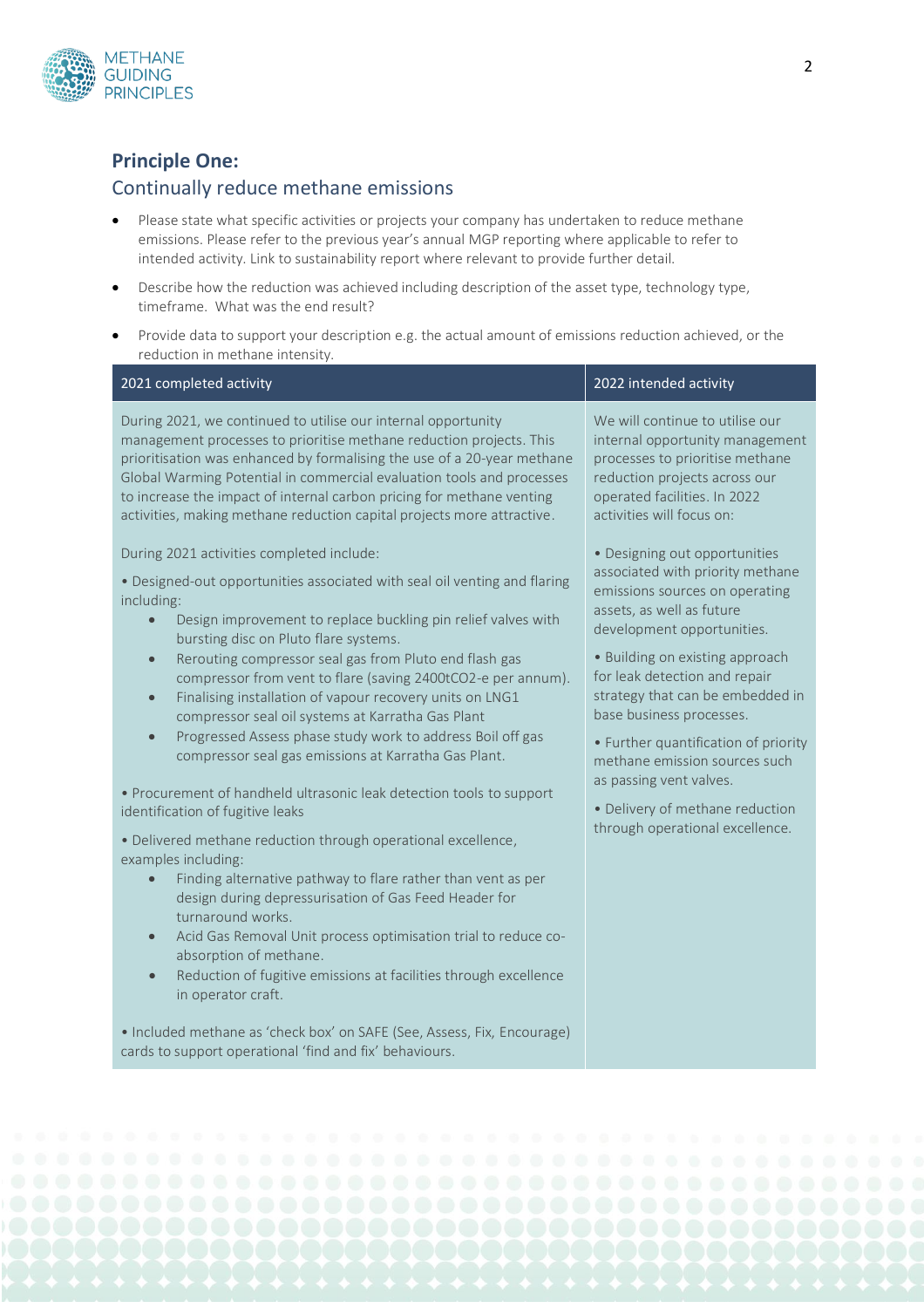

## **Principle Two:**  Advance strong performance across the gas supply chain

Please include answers to the following questions:

- 1. Did you participate in any methane research or plan to do so?
- 2. Did you conduct any outreach on methane management?
- Describe what action you have taken to engage industry players across the value chain to better understand how to achieve robust methane emissions management. Outreach activity could include training sessions, participation in webinars, influencing of NOJV partners, or publication of guidance. Activity could also include commercial incentives or engagement with investors to drive better performance by others.
- Provide details of any outcomes that resulted from your action.

| During 2021 we initiated a technical collaboration<br>workshop, bringing together 10 organisations, both<br>local operators and international joint venture<br>partner expertise along with others across the gas<br>value chain including gas distributors, with the<br>objective of delivering tangible action for methane<br>systems.<br>emissions reduction at all our Western Australian<br>operations.<br>We have developed a Scope 3 emissions approach<br>for engagement with customers and suppliers to<br>support methane emissions reduction and promote<br>global measurement (including harmonisation of<br>global standards) and transparent emissions<br>reporting.<br>In addition, we have collaborated with non-operated<br>joint venture partners to support identification of<br>methane reduction opportunities across non-<br>operated assets. | We will continue collaborative engagements with<br>local operators, including further technical<br>collaboration workshops to deliver tangible action for<br>methane emissions reduction at all our Western<br>Australian operations, including gas distribution<br>We will also continue engagement with customers<br>and suppliers to support methane emissions<br>reduction and promote global measurement and<br>reporting as components of our wider Scope 3<br>emissions approach.<br>We will continue to support non-operated joint<br>venture partners to improve methane emissions<br>inventories and forecasts and identification of<br>methane reduction opportunities. |
|---------------------------------------------------------------------------------------------------------------------------------------------------------------------------------------------------------------------------------------------------------------------------------------------------------------------------------------------------------------------------------------------------------------------------------------------------------------------------------------------------------------------------------------------------------------------------------------------------------------------------------------------------------------------------------------------------------------------------------------------------------------------------------------------------------------------------------------------------------------------|------------------------------------------------------------------------------------------------------------------------------------------------------------------------------------------------------------------------------------------------------------------------------------------------------------------------------------------------------------------------------------------------------------------------------------------------------------------------------------------------------------------------------------------------------------------------------------------------------------------------------------------------------------------------------------|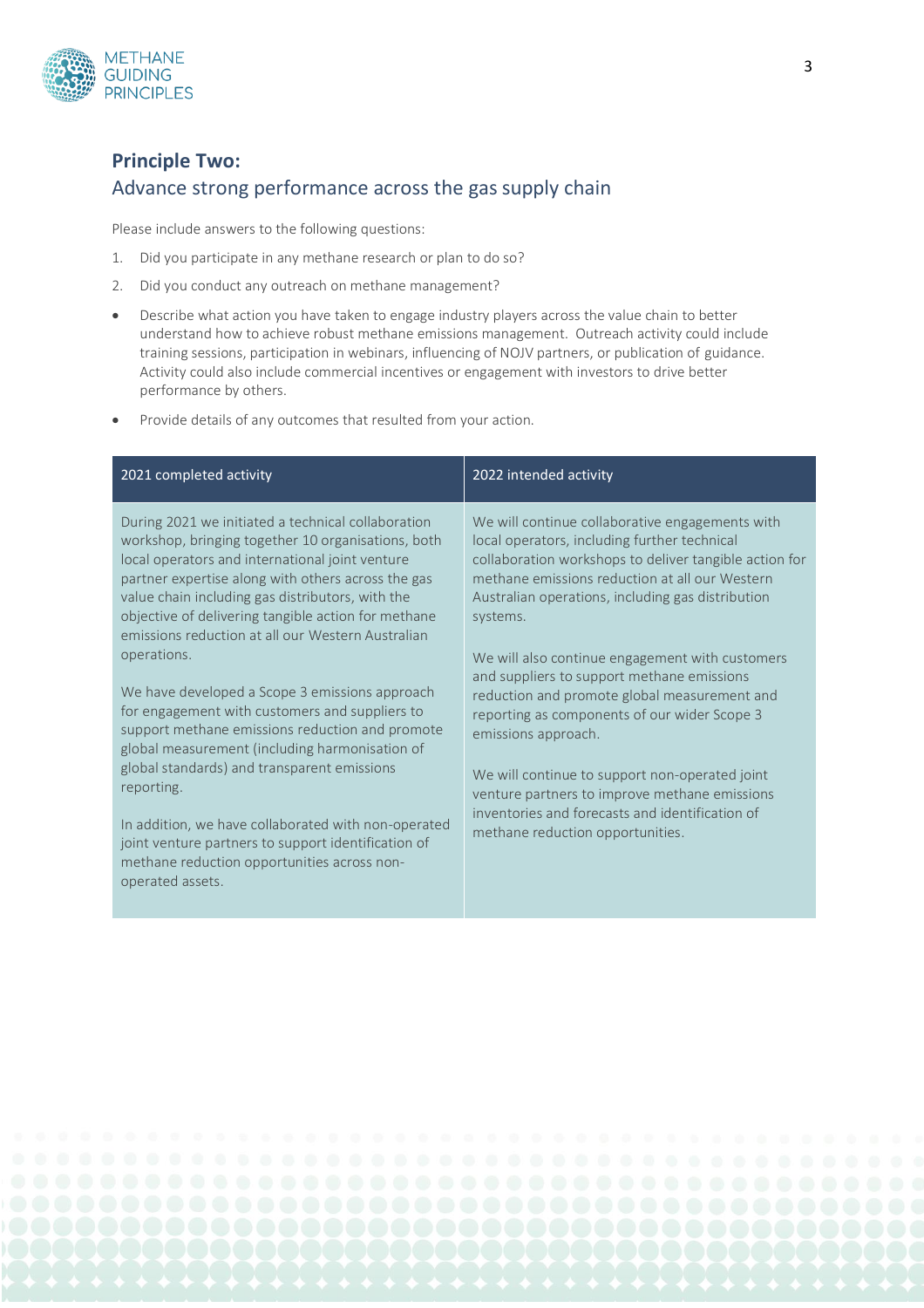

### **Principle Three:**

#### Improve accuracy of methane emissions data

- Describe action taken to improve methane emissions data collection methodologies. This could be application of new technology at an operated site(s), investment and participation in R&D initiatives, development of monitoring/modelling software, or support to research that improves the accuracy of the quantification of methane emissions.
- Where new technology /software has been piloted or adopted, it is helpful to describe how it works, the reasons it was selected, and how it was deployed. Any data that can be shared to demonstrate improvements is useful.
- How these new methods/technolgies has been adopted into your accounting process if at all.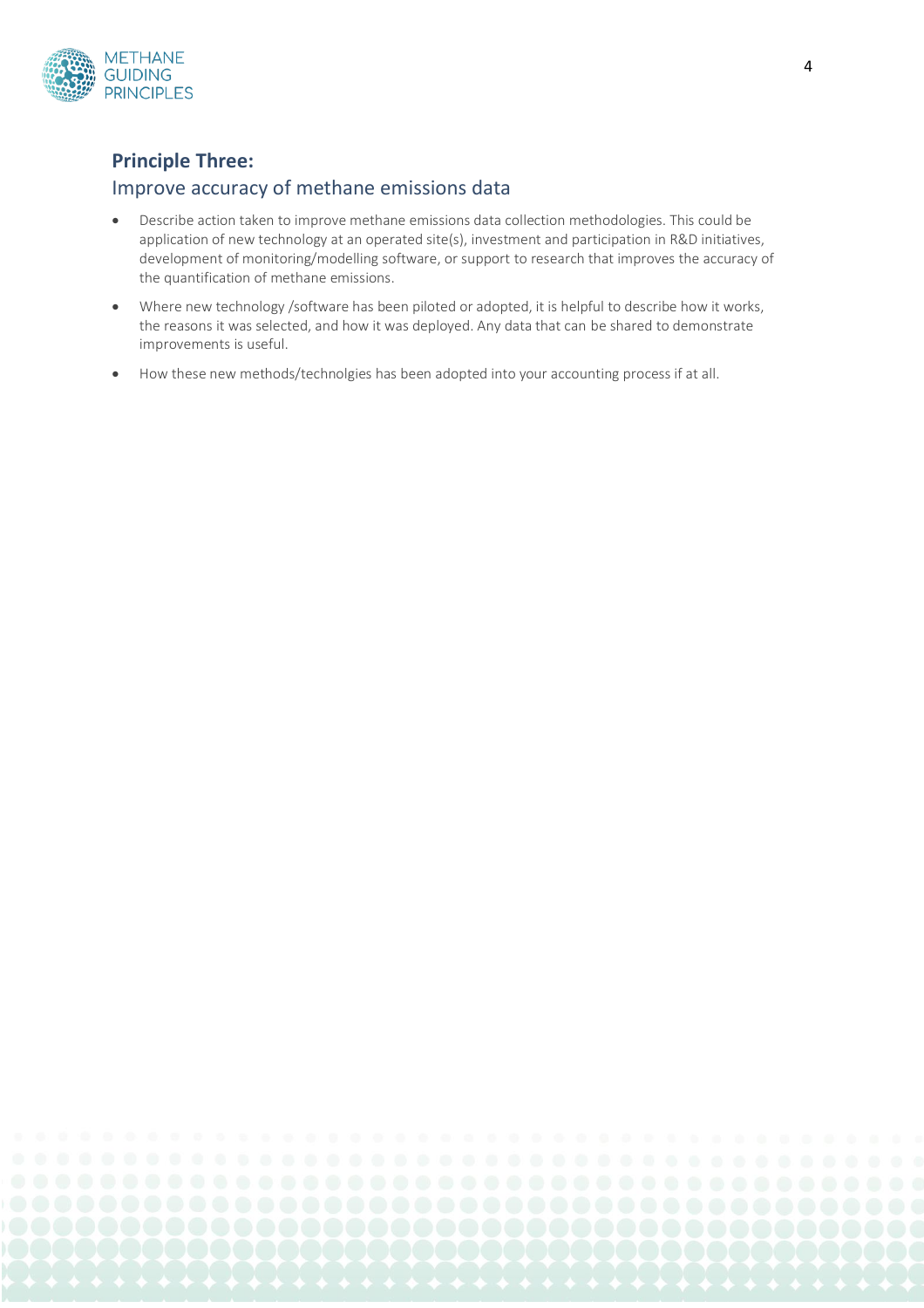

| 2021 completed activity                                                                                                                                                                                                                                                                                                                                                                                                                                                                                                                                                                                                                                                                                                                                                                                                                                                                                                                                                                                                                                                                                                                                                                                                                                                                                                                                                                                                                                                                                                                         | 2022 intended activity                                                                                                                                                                                                                                                                                                                                                                                                                                                                                                                                                                                                                                                                                  |
|-------------------------------------------------------------------------------------------------------------------------------------------------------------------------------------------------------------------------------------------------------------------------------------------------------------------------------------------------------------------------------------------------------------------------------------------------------------------------------------------------------------------------------------------------------------------------------------------------------------------------------------------------------------------------------------------------------------------------------------------------------------------------------------------------------------------------------------------------------------------------------------------------------------------------------------------------------------------------------------------------------------------------------------------------------------------------------------------------------------------------------------------------------------------------------------------------------------------------------------------------------------------------------------------------------------------------------------------------------------------------------------------------------------------------------------------------------------------------------------------------------------------------------------------------|---------------------------------------------------------------------------------------------------------------------------------------------------------------------------------------------------------------------------------------------------------------------------------------------------------------------------------------------------------------------------------------------------------------------------------------------------------------------------------------------------------------------------------------------------------------------------------------------------------------------------------------------------------------------------------------------------------|
| In 2021, we commenced satellite survey monitoring of<br>both Pluto and Karratha Gas Plant via GHGSAT, with over<br>50 passes complete since the start of January. In<br>addition, the 2020 Differential Absorption Lidar (DIAL)<br>survey results have been followed up with additional<br>measurements and Forward-Looking InfraRed (FLIR)<br>survey to feed into action plans for methane reduction<br>opportunities.<br>During 2021 a gap analysis and technology assessment<br>was undertaken to develop a roadmap to achieving Oil<br>and Gas Methane Partnership (OGMP2.0) gold standard<br>for methane measurement and reporting. This has<br>included engagement with drone monitoring vendors for<br>possible site-based drone surveys.<br>In 2021, we have continued the integration of survey<br>data and laboratory sampling to complement our<br>inventory of site-specific methane factors, further<br>enhancing the accuracy of our reported methane<br>emissions. Examples include:<br>Boil off gas compressor engineering calculation<br>for methane emission, which were evaluated<br>against satellite measurements and DIAL survey.<br>Executing sampling and analysis on the Pluto<br>$\bullet$<br>Gas Turbine Generators and Mixed Refrigerant /<br>Propane Refrigerant compressors to validate<br>DIAL methane measurements results. These<br>results informed discussions with turbine<br>manufacturers and has resulted in revised<br>maintenance activities targeted at addressing<br>methane slip during combustion. | In 2022, we will continue to report in accordance<br>with the Australian National Greenhouse and<br>Energy Reporting Act (NGER) on operated<br>methane emissions, incorporating known<br>methane source emission rates in conjunction<br>with relevant industry approved factors.<br>We will investigate options for independent<br>certification of the methane emissions<br>performance across our operated assets.<br>We will improve emission source level<br>measurement and reporting across all our<br>operated facilities and will commence aerial /<br>drone surveys of some facilities to inform a<br>strategy to transition to specific emissions source<br>level measurement and reporting. |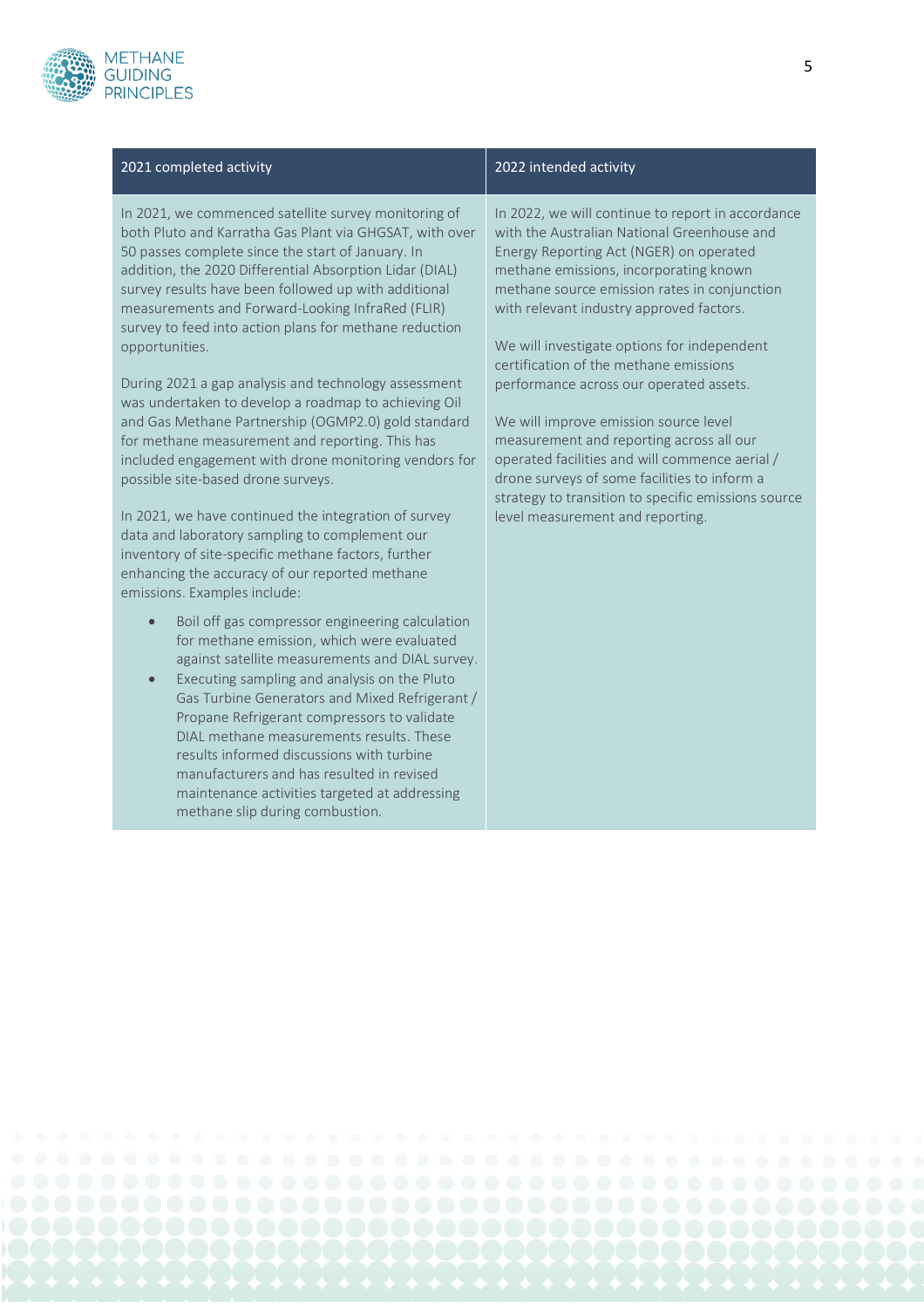

#### **Principle Four:**

#### Advocate sound policy and regulations on methane emissions

Advocacy consists of active participation in legal consultation processes, external policy statements, and direct engagement with government

• Consider providing details on the region or regulation involved, how you undertook your advocacy, others involved, and the outcome.

| 2021 completed activity                                                                                                                                                                                                                                                                                                                                                                                                                                                                                                                                                                                                                                                                                                                                                                                                                                                                                                                                                                                                  | 2022 intended activity                                                                                                                                                                                                                                                                                                                                                                                                                                                                                                                                                                                                                                                                                                                                                                                                                                                                                                                                                                                                            |
|--------------------------------------------------------------------------------------------------------------------------------------------------------------------------------------------------------------------------------------------------------------------------------------------------------------------------------------------------------------------------------------------------------------------------------------------------------------------------------------------------------------------------------------------------------------------------------------------------------------------------------------------------------------------------------------------------------------------------------------------------------------------------------------------------------------------------------------------------------------------------------------------------------------------------------------------------------------------------------------------------------------------------|-----------------------------------------------------------------------------------------------------------------------------------------------------------------------------------------------------------------------------------------------------------------------------------------------------------------------------------------------------------------------------------------------------------------------------------------------------------------------------------------------------------------------------------------------------------------------------------------------------------------------------------------------------------------------------------------------------------------------------------------------------------------------------------------------------------------------------------------------------------------------------------------------------------------------------------------------------------------------------------------------------------------------------------|
| In 2021, Woodside was appointed chair of the IPIECA<br>Net Zero Task Force. We have also participated in the<br>APPEA Methane Task Force.<br>We report methane emissions via the Australian<br>National Greenhouse and Energy Reporting Act<br>(NGER) and have supported revisions to the<br>legislation relating to reporting methane emissions<br>including:<br>Providing input to the regulator via industry<br>consultation regarding updates to the<br>reporting framework which were<br>implemented in FY22 (1st July 2021 to 30th<br>June 2022). The updates more closely align<br>the methane reporting framework with<br>internationally recognised methods such as<br>API and improve the completeness and<br>accuracy of reported methane emissions<br>nationally.<br>Advocating for improvements to the<br>reporting framework to support the<br>generation of carbon credits from methane<br>reduction projects associated with sources<br>occurring outside the boundaries of the<br>existing methodology. | We will continue to chair the IPIECA Low-emissions<br>pathways and societal journey to a net-zero<br>emissions future task force (which is an extension of<br>the former Net Zero Task Force) which aims to<br>convene and disseminate knowledge and good<br>practices for oil and gas companies in the area of net-<br>zero emissions as a key element of the energy<br>transition and low-emissions pathways.<br>We will continue to be engaged in updates to the<br>NGERs legislation on fugitive emissions.<br>We will participate in the pilot programme for the<br>governments voluntary Corporate Emissions<br>Reduction Transparency (CERT) report. This is a new<br>initiative of the Australian Federal Government with<br>the report (CERT) supporting climate-related<br>disclosures by Australian companies covered by the<br>National Greenhouse and Energy Reporting (NGER)<br>scheme, giving investors, shareholders and the public<br>a clearer picture of action taken by companies to<br>reduce net emissions. |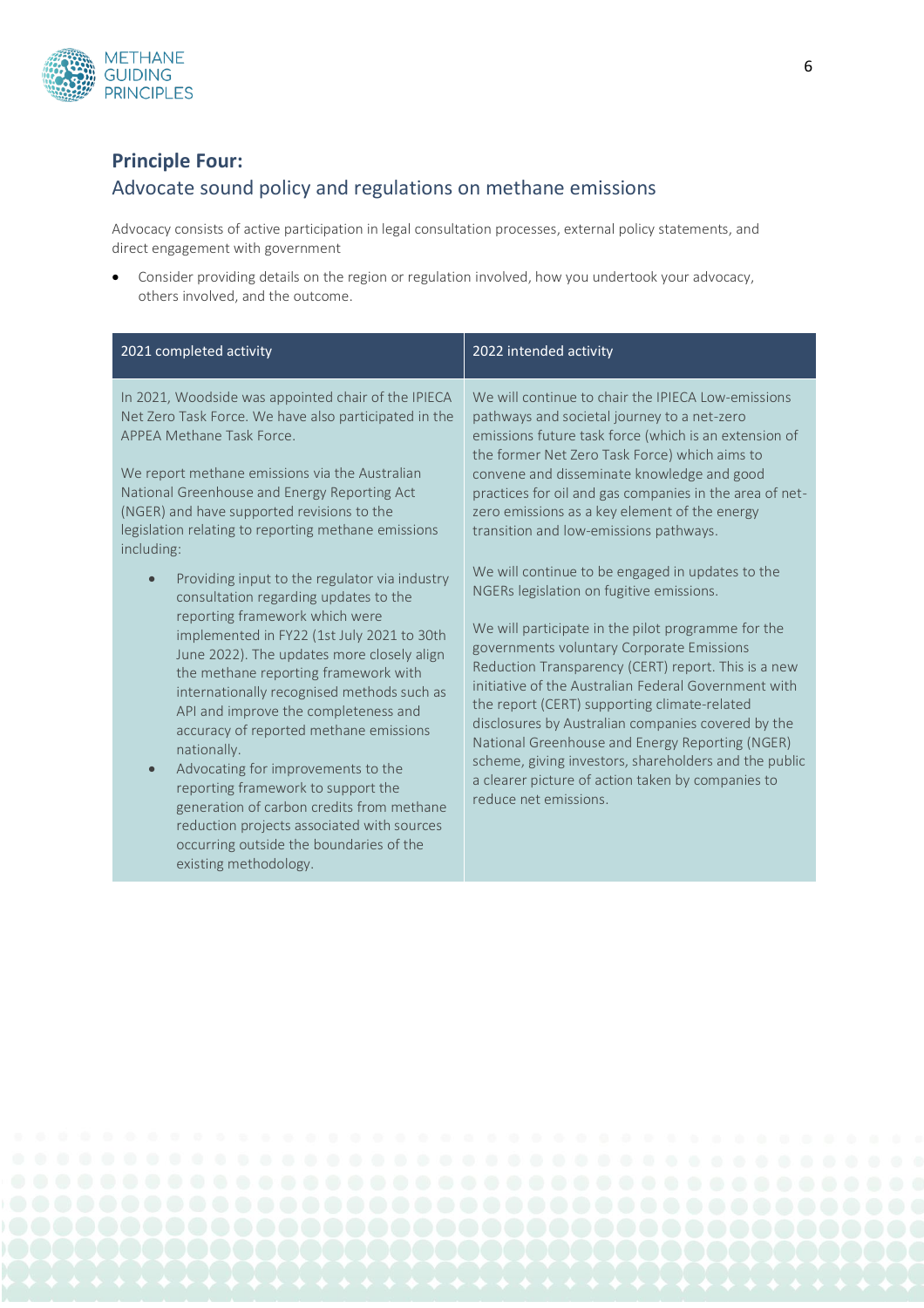

## **Principle Five:**

#### Increase transparency

Please include answers to the following question:

- 1. Are you participating in OGMP 2.0 or do you intend to do so? If you are participating in OGMP 2.0 you may provide a link to the website.
- Describe what activity you have carried out e.g. providing information in relevant external reports on methane emissions data, methodologies, and progress and challenges in methane emissions management.
- If you have contributed towards the standardisation of comparable external methane reporting describe the activity you have taken.

| 2021 completed activity                                                                                                                                                                                                                                                                                            | 2022 intended activity                                                                                                                                                                                                 |
|--------------------------------------------------------------------------------------------------------------------------------------------------------------------------------------------------------------------------------------------------------------------------------------------------------------------|------------------------------------------------------------------------------------------------------------------------------------------------------------------------------------------------------------------------|
| Woodside intends to put its 2021 climate reporting<br>to a non-binding, advisory vote of shareholders at its<br>2022 Annual General Meeting. Woodside's climate-<br>related disclosures are structured to align with the<br>recommendations of the Task Force on Climate-<br>related Financial Disclosures (TCFD). | In 2022, we will continue to enhance our Task Force<br>on Climate-related Financial Disclosures (TCFD)<br>reporting.<br>We will complete the development of systematic<br>Methane Action Plans across operated assets. |
| We have also increased the level of measurement<br>and reporting shared with customers to improve<br>transparency and increase collaboration.<br>Assets have commenced development of Methane<br>Action Plans which identify and prioritise work scopes<br>to address methane emissions.                           | We will progress a work programme to support a<br>OGMP 2.0 membership decision in 2023.                                                                                                                                |